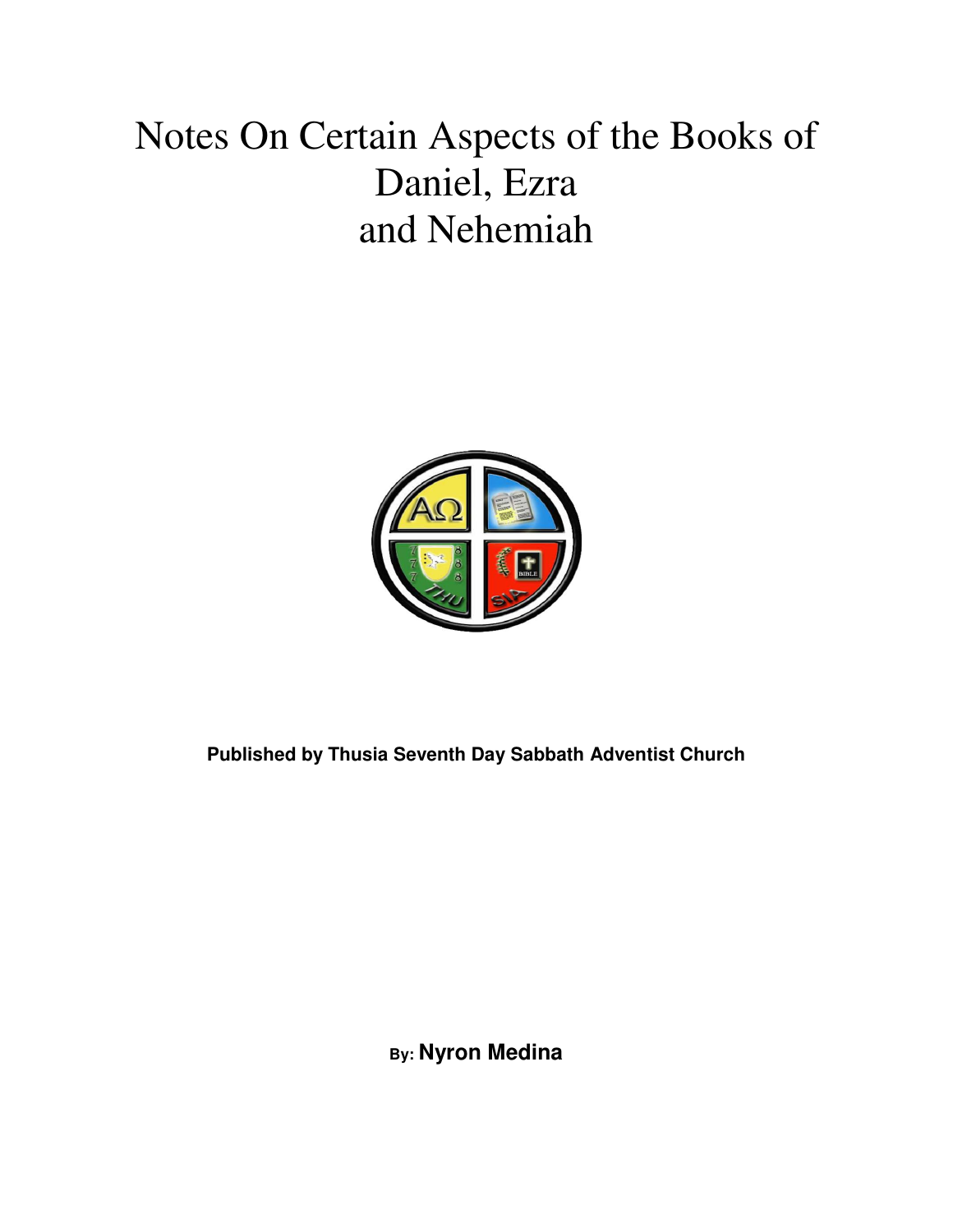## Notes On Certain Aspects of the Books of Daniel, Ezra and Nehemiah

- 1. The Investigative Judgment of Blotting Out is very Important to the church, it is the removal of all past sins of the converted church. Acts 3:19; Romans 2:13,16; James 5:19,20. (1John 4:16 17; 1 Peter 4:8).
- 2. This Judgment takes place in the second apartment of the heavenly Sanctuary, opened only from 1844, in the time of the end. (Daniel 8:14; Revelation 11:18,19).
- 3. The 2300 days (years, Ezekiel 4:8), stretches way down to the "time of the end." Daniel 8:14- 17,19,26.
- 4. Daniel did not understand the 2300 days part of the vision, it was not explained to him. Daniel 8:20-27.
- 5. However some years later an angel appeared to him to explain to him the vision. Daniel 9:21-23.
- 6. In the explanation we are told 70 wks (which is 490 years) are "cut off" and determined to the Jews to end their rebellion, for the Messiah to be baptized etc. Daniel 9:25.
- 7. The same verse and others breaks up the 490 years into 7 weeks  $(49\gamma rs) + 62$  weeks  $(434 \gamma rs)$  including the finishing of the building up of the walls of Judah. Daniel 9:25.
- 8. This amounts up to 483 years, with the next verse telling us that the Messiah shall die for us and the Jews will destroy the earthly sanctuary. Daniel 9:26.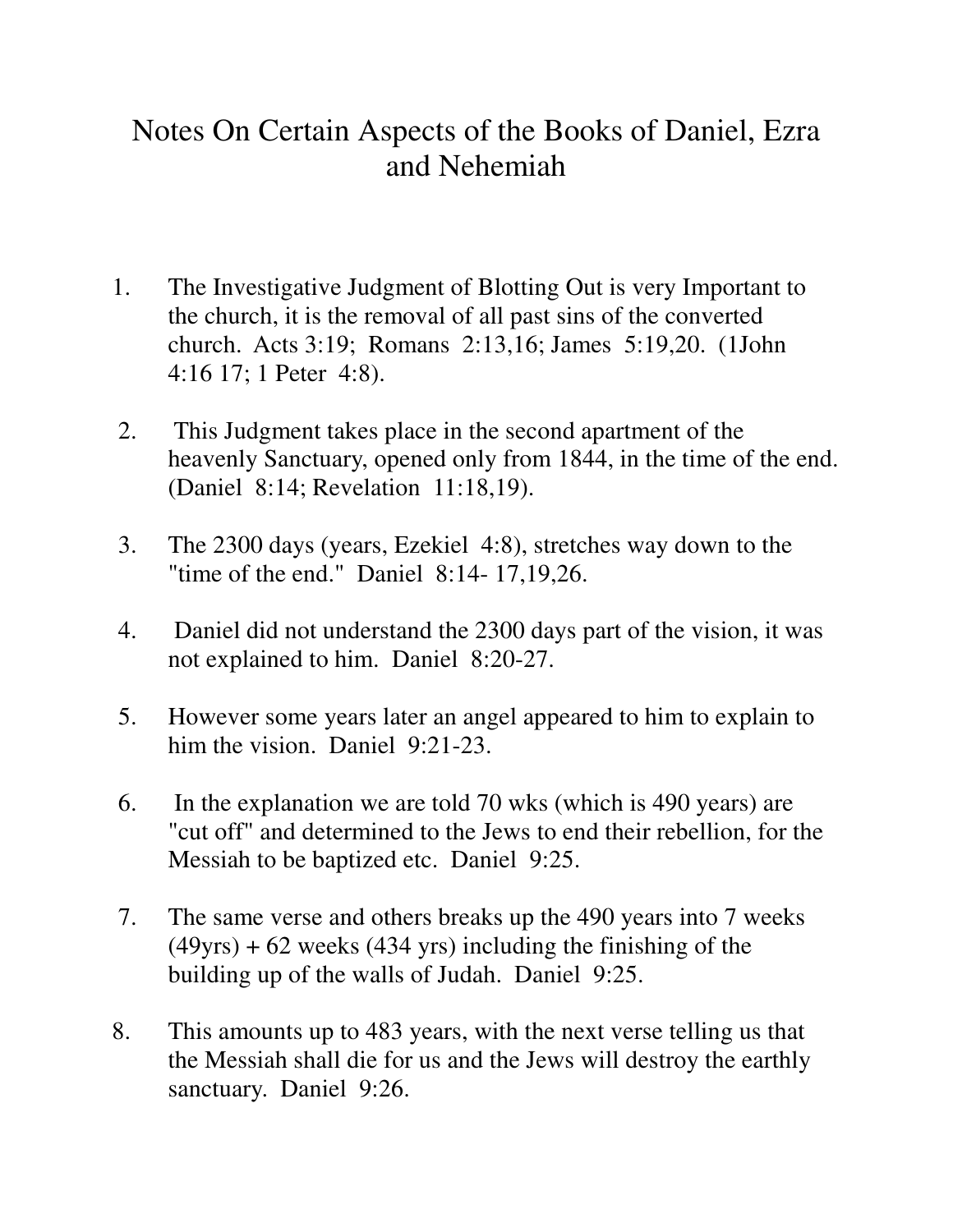- 9. Finally the last missing 1 week or (7 days/years) is divided into Two by the death of Christ which brings an end to the sacrificial system forever. Daniel 9:27.
- 10. Thus the whole system spreads for 490 years according to the following chart.

| <b>FROM</b><br><b>COMMANDMENT</b><br>TO REBUILD |        | <b>MESSIAH</b><br>ANNOINTED CUT OFF | <b>MESSIAH</b> |
|-------------------------------------------------|--------|-------------------------------------|----------------|
| 49 YRS                                          | 434YRS |                                     | 7 YRS          |
| 7 WKS                                           | 62 WKS |                                     | 1 WK           |

## 70 WKS / 490 YRS

11. When we are told the date for this time prophecy to begin (from the commandment to restore and to build Jerusalem), we can tell where to start counting dates. The commandment is the decree given by Artaxerxes, we can now date all the events.

| 457 BCB 408 BCB  |           | 27 ACB 31 ACB 34 ACB |  |
|------------------|-----------|----------------------|--|
|                  | 434 years | $31/2$ $31/2$        |  |
| $49 \text{ yrs}$ | 62 wks    | 7 Y E A R S          |  |

70 wks / 490 yrs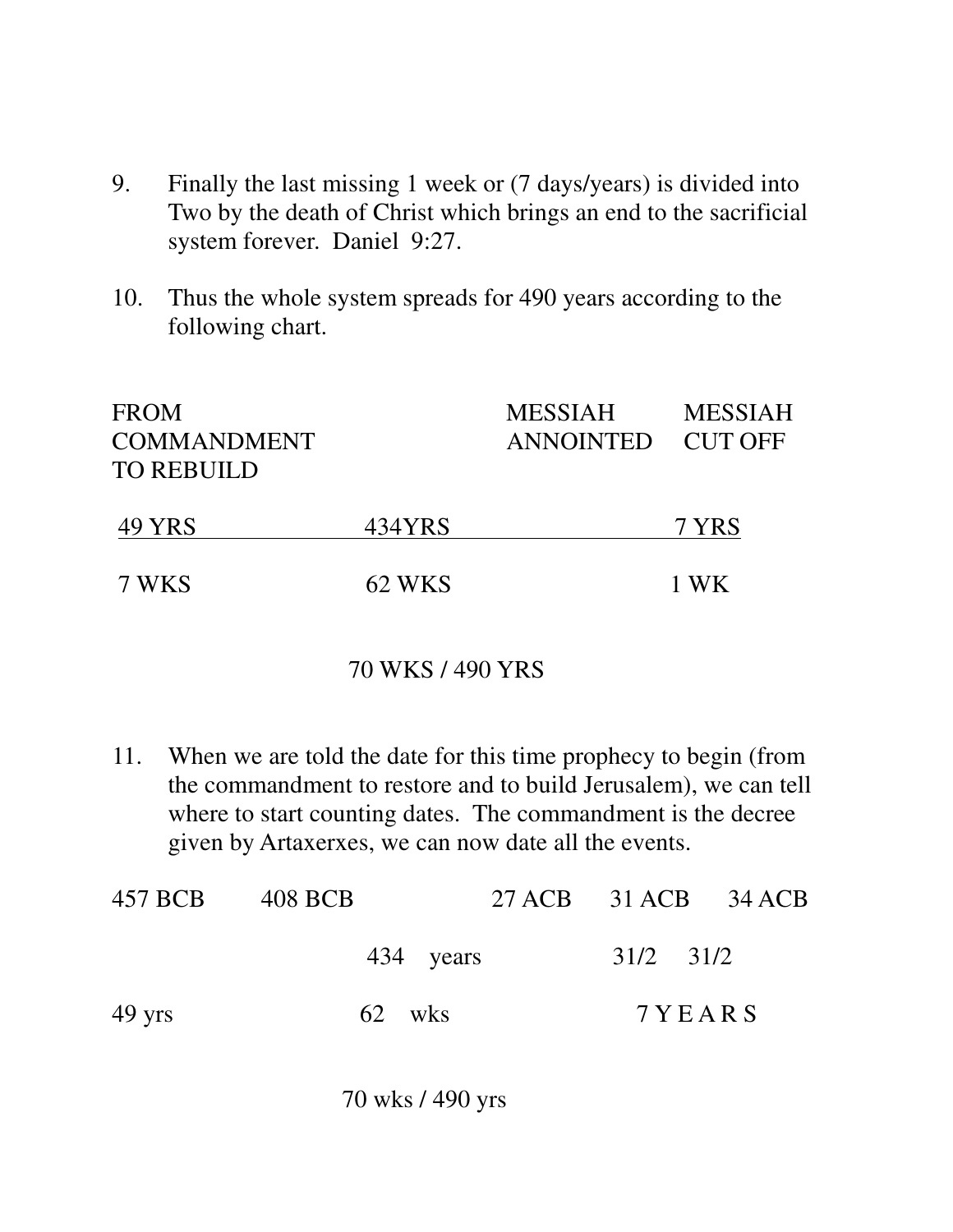13. Thus we can now date the whole 2300 days / years to an end, by adding the remaining 1810 yrs.

| 457 BCB |                   | 31 ACB |                         | 1843/44.                                |
|---------|-------------------|--------|-------------------------|-----------------------------------------|
|         | 408 BCB           | 27 ACB | 34 ACB<br>$31/2$ $31/2$ |                                         |
| 49      | 434               | 7 yrs  |                         | $1810$ yrs                              |
|         | 2300 DAYS / YEARS |        |                         | <b>CLEANSING OF</b><br><b>SANCTUARY</b> |

- 14. Thus we are told the work of judgment in which the church get rewards or inherit all things and receive the final justification of blotting out started in 1843/44. Daniel 8:14; Revelation 11:18,19; Revelation 21:7; Romans 2:13,16; Acts 3:19).
- 15. This position of SDA Bible prophecy is based upon solid irrefutable positions, a curse will be upon those who try to take away from the prophecies even by distortion of lies. Revelation 22:15,18,19.
- 16. Now for notes to look into this prophecy even more. Many historians and chronologists have often lied about history over-extending the dates and length of time in their history. Manetho and Berosus are two of them. "A desire to claim seniority over neighbouring races can be seen in the inflated estimates given by many ancient peoples for their national histories ... Herodotus visited the country [of Egypt] and was told that the Egyptians had a recorded history stretching over 382 generations back to the first king of Egypt he-calculated from this that their history began no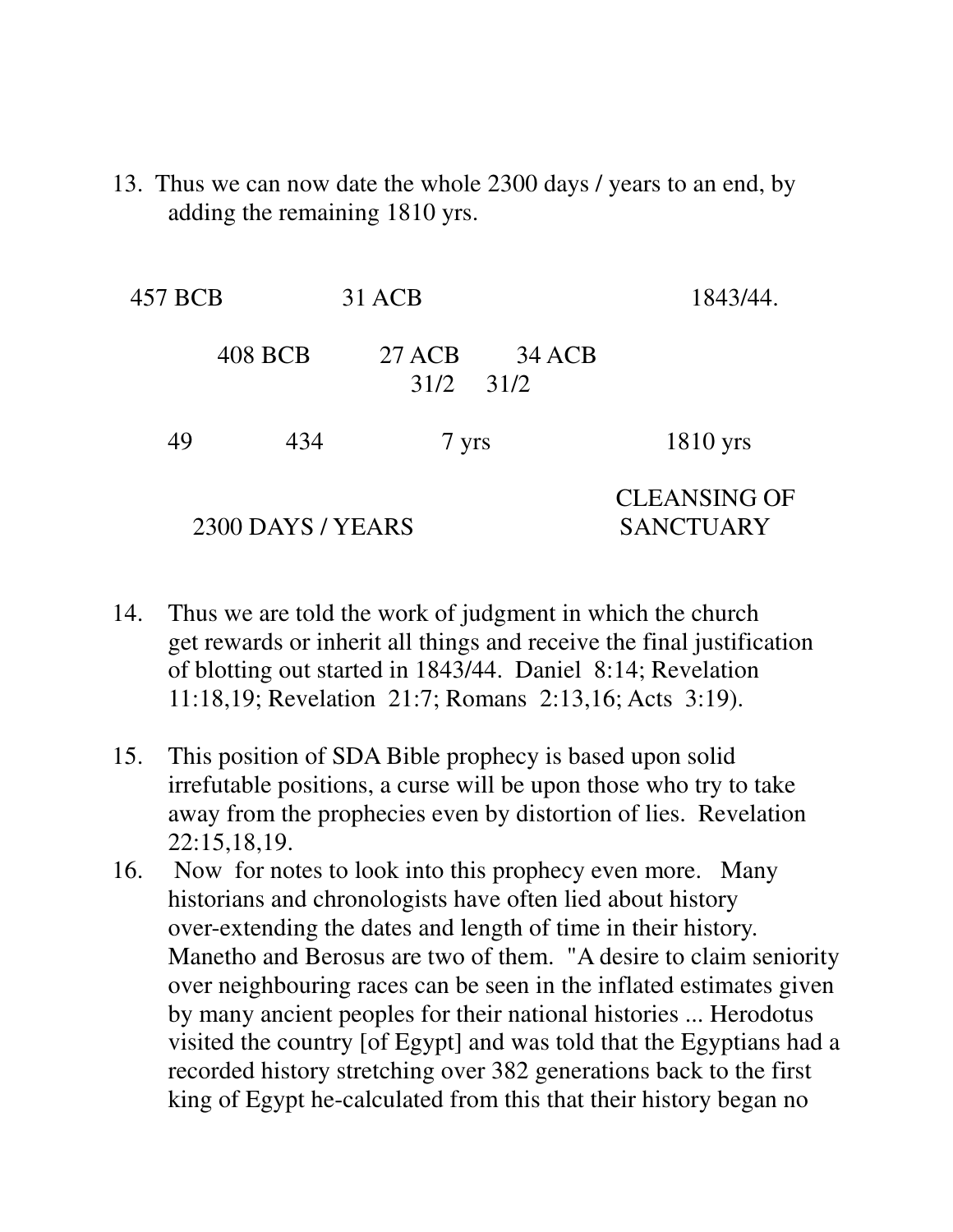less than 11,340 years before his time ... Professor W.G. Waddell, compiler of the standard edition of Manetho, suggested that: 'The works of Manetho and Berossus may be interpreted as an expression of the rivalry of the two kings, Ptolemy and Antiochus, each seeking to proclaim the great antiquity of his land. Since the original writings of Manetho are lost, as are those of Berossus, it is impossible to see how for the desire to exaggerate may have affected his work. Nevertheless, it is clear that his system of dynasties was used subsequently by Graeco - Roman scholars to produce a misleading long Egyptian history. It was easy to over estimate its duration by assuming that the dynasties Manetho listed all reigned consecutively. While some overlaps between them had to be accepted by modern scholarship, reluctance to abandon the original sequence has been a major contributory factor to the inflated length given to the Third Intermediate Period." Peter James, Centuries of Darkness, pp. 292-293.

- 17. Even the Nabonidus chronicles upon which so much historians depend has extreme exaggerations, thus one must be very careful in formulating dates. "There is ample evidence to show that the 'dates' given by the ancient Mesopotamians for their own history were often wide of the mark. An inscription of the 6th - century Babylonian King Nabonidus states that the famous King Hammurabi reigned 700 years before Burnaburiash, while modern reckoning separates them by some 300 years. Nabonidus also claimed that 3200 years elapsed between his own time and that of King Naram- Sin of the Akkad Dynasty. This would place Naram- Sin c. 3750 BC, a full 1500 years older than any modern estimate!" Ibid, p. 293.
- 18. Even the chronology of Josephus, the Jewish Historian who lived around 70 ACB, cannot be fully trusted, because he used discordant sources. "The next witness is Josephus. He was familiar with both Greek and Hebrew, and professes to have translated his antiquities from the Hebrew Scriptures, without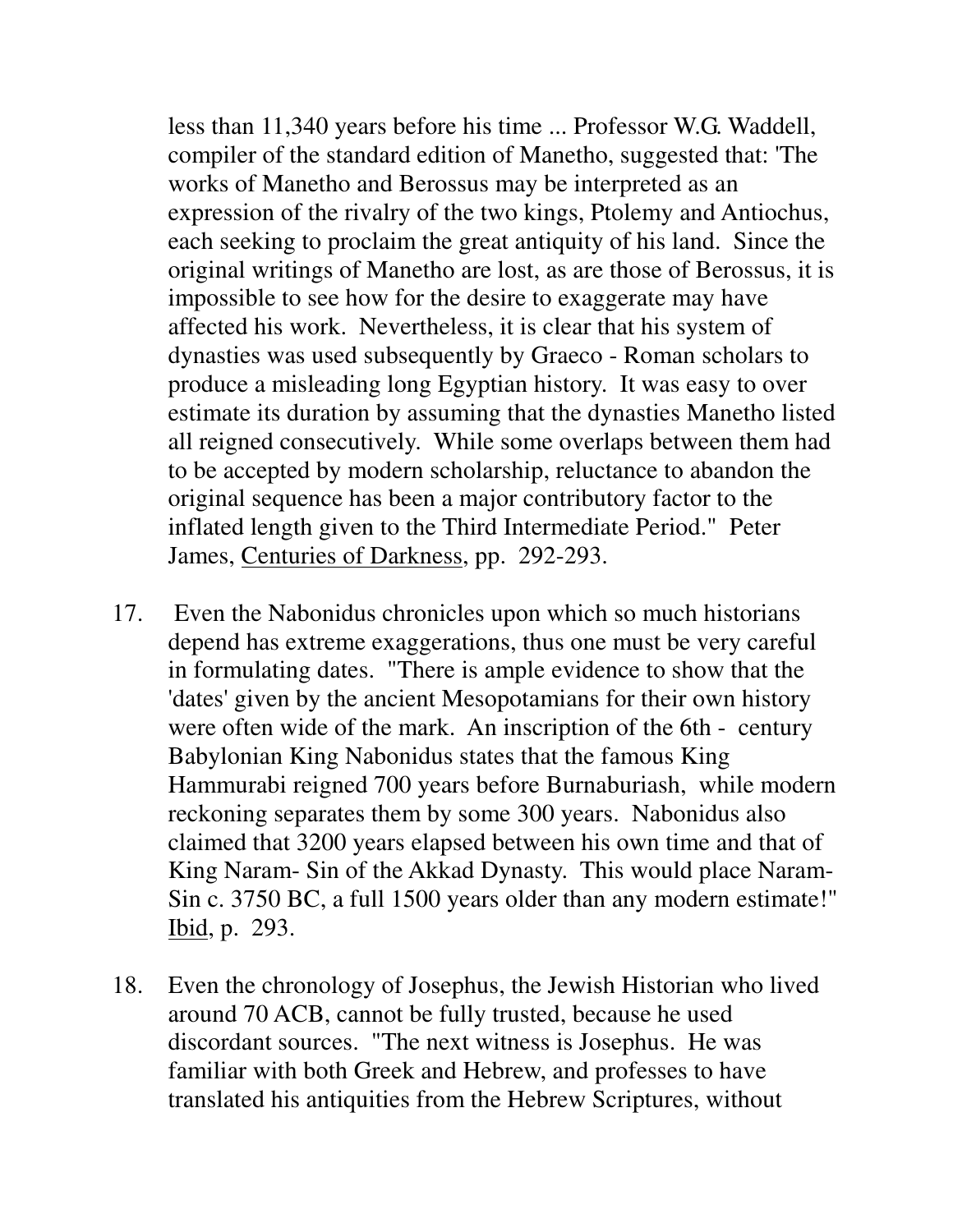adding to, or diminishing from, the original. And his chronology usually agrees with that of the LXX. From this it is argued that discrepancies did not then exist between it and the Hebrew. The fact is, however, that, in his chronology, he is not consistent with himself. And although he does not refer to any discrepancies between the two versions, his writings give evidence that he had before him discordant authorities. From the birth of Adam to the flood, he gives 2,656 years; but gives data, amounting to only 2,256. He agrees with the Hebrew in placing the seventy years of Terah in the 292d years after the deluge; but gives data agreeing with the LXX (with the exception of Canaan), making the birth of Abraham 1,000 years after the deluge. In Book 8, chap. 3 sec. 1, he says: 'Solomon began to build the temple in the fourth year of his reign, in the second month, which the Macedonians call Artimisius, and the Hebrews Jar, five hundred and ninety - two years after the exodus out of Egypt, but after one thousand and twenty years from Abraham's coming out of Mesopotamia into Canaan, and after the deluge one thousand four hundred and forty years; and from Adam, the first man who was created, until Solomon built the temple, there had passed in all three thousand one hundred and two years'. But the data he gives makes the erection of the temple 502 years after the exodus, 1007 after the birth of Abraham, 2007 after the deluge, and 4353 from creation. Consequently, there must have been a disagreement in his sources of information; and as he professes to have followed the "sacred writings" these sources must have been the Hebrew and Greek scriptures." Sylvester Bliss, Sacred Chronology. pp. 199-200.

19. Ptolemy's cannon, the astronomical writings of a Greek astronomer of the 3rd century B.C.B. is of great value (above many other writers) in establishing Bible dates. "Indeed, a Greek astronomical treatise from as late as the 2nd century AD contains one of the most valuable chronological sources ever discovered, known as the 'Canon of Ptolemy". Claudius Ptolemy, the famous Greek mathematician and geographer, recorded for posterity the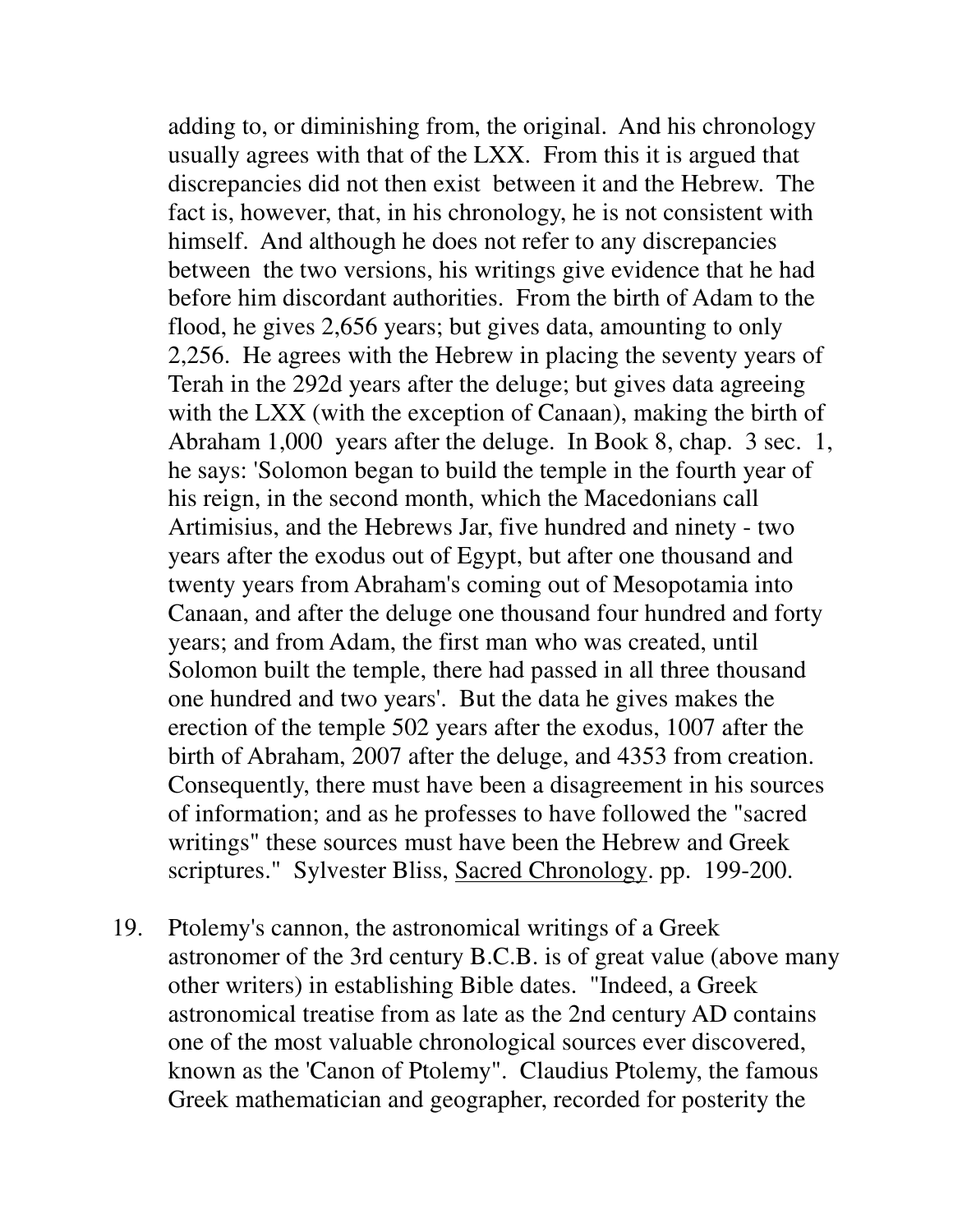names and reign-lengths of the kings of Babylon from Alexander the great, who died there in 323 BC, back to Nabonassar, who ascended the throne in 747 BC. How Ptolemy came across documents containing such information is uncertain, but his interest in them lay mainly in their astronomical content. The sources available to him, now lost, provided detailed records of lunar eclipses observed by the ancient Babylonians, which Ptolemy dated according to an era beginning with the accession of king Nabonassar - Ptolemy's King list enabled 19th - century scholars to take their first confident step back into the past of Mesopotamia.

 Following the decipherment of cuneiform the skeleton of history after 474 BC could be fleshed out from the records of the Babylonians themselves. Most important, the next stage of reconstruction could also be achieved - to give precise dates to Assyrian history by linking it with that of Babylonia. Since some of the Assyrian kings, such as Sennacherib and his son Esarhaddon, were included in Ptolemy's Canon for the periods when they also ruled Babylonia, synchronisms could easily be drawn between the two countries. The discovery of other sources, such as the Babylonian Chronicle published in 1887, provided further details ... But what of Ptolemy's Canon, by which 19th century historians had set so much store? was Newton right to claim that 'studies of Babylonian chronology need to be reviewed in order to remove any dependence upon Ptolemy's king - list? On this question Mesopotamian archaeology can now fully repay its debts to the old astronomer. Though Newton glossed over the fact, Ptolemy's figures for the regal years of Babylonian kings have been completely vindicated by a wealth of cuneiform texts, including chronicles, short king list and dated business documents. The dates derived from Ptolemy's Canon can also be checked using the information from cuneiform 'astronomical diaries'. The Babylonians, originators of western astrology, were, as Ptolemy knew, meticulous observers of the night sky. Their records of the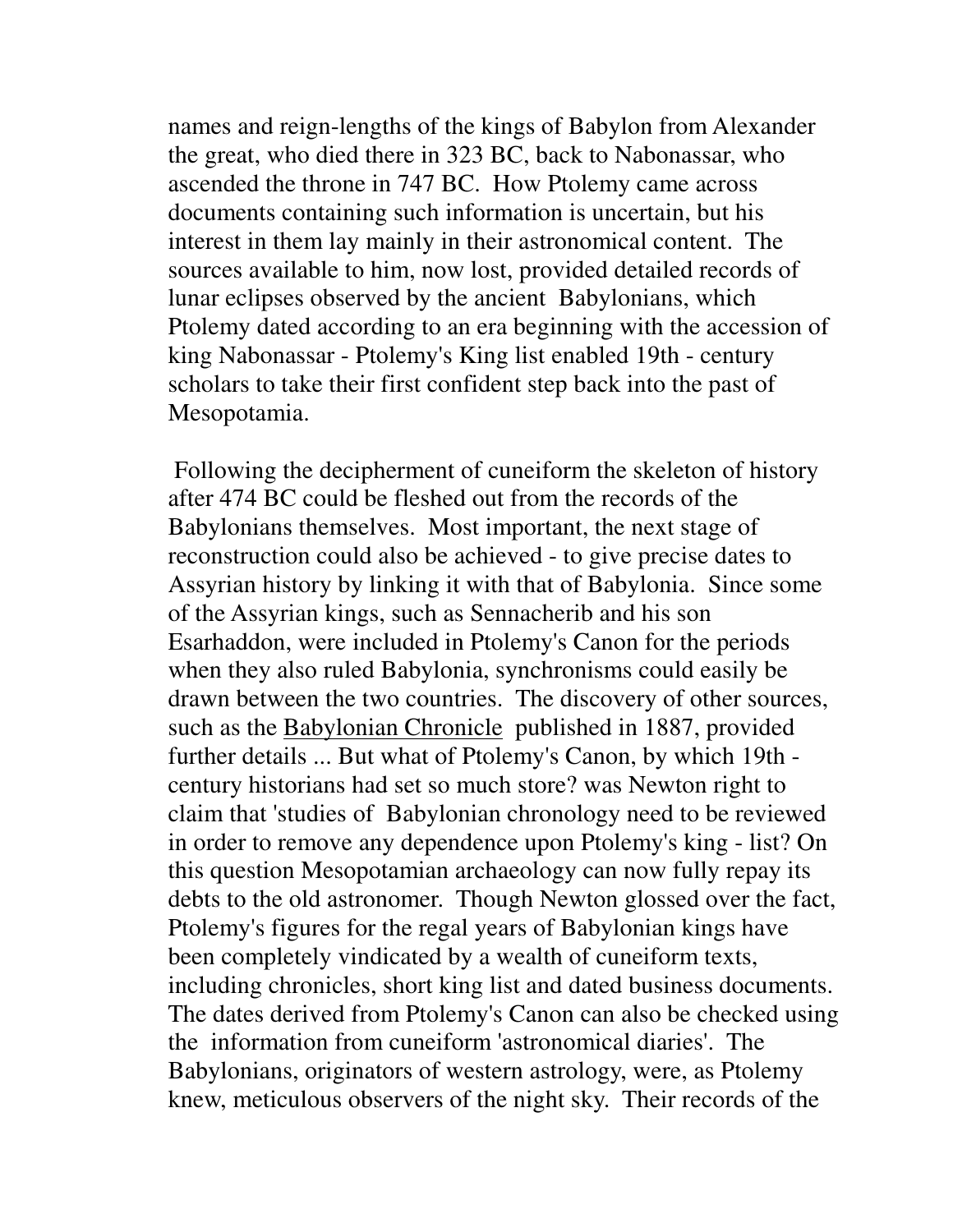positions of planets and stars, committed to clay by people who believed that these had a vital influence on earthly matters, are extremely detailed - so much so that the observations given in various tablets from the 7th to 5th centuries BC can be precisely dated to a year, month and even day by modern astronomers." Peter James, Centuries of Darkness, pp. 265, 267-268.

- 20. Our nineteenth century dating system comes from a Mr. Rawlinson who used Ptolemy's cannon compared with other sources. "With only minor adjustments, the system devised by the Rawlinsons [Henry and George] is still accepted today, although in the late 19th century it met strong opposition from some biblical scholars." Ibid, p. 266.
- 21. We can give a list of Babylonian kings with good dating positions in harmony with the Bible.
	- 1. Nabopolassar May 17th, 626 to August 15th, 606/ 605 B.C.B.
	- 2. Nebuchadnezzar Sept. 7th, 606/605 to Oct. 8th, 562 B.C.B.
	- 3. Amel Marduk (Evil Merodach) Oct. 8th, 562 to August 7th, 560 B.C.B.
	- 4. Neriglissar August 13th, 560 to April 16th, 556 B.C.B.
	- 5. Labashi Marduk May 3rd, 556 to June 20th, 556 B.C.B.

 6. Nabonidus - May 25th, 556 to October 13th, 539/38 B.C.B. 7. Belshazzar - 549/ 48 B.C.B, rules jointly with his father for a little over 10 yrs till their over throw in 539/ 38 B.B.C.. (see Symposium on Daniel, p. 108).

- 22. We can now date almost all of the chapters of the Book of Daniel, and the dates are accurate. Here they are:
	- a. Chapter one Dan 1:1. 606/605 B.C.B.
	- b. Chapter two Dan 2:1. 605/604 B.C.B.
	- c. Chapter three Dan 3:1. (probably same date or sometime shortly after).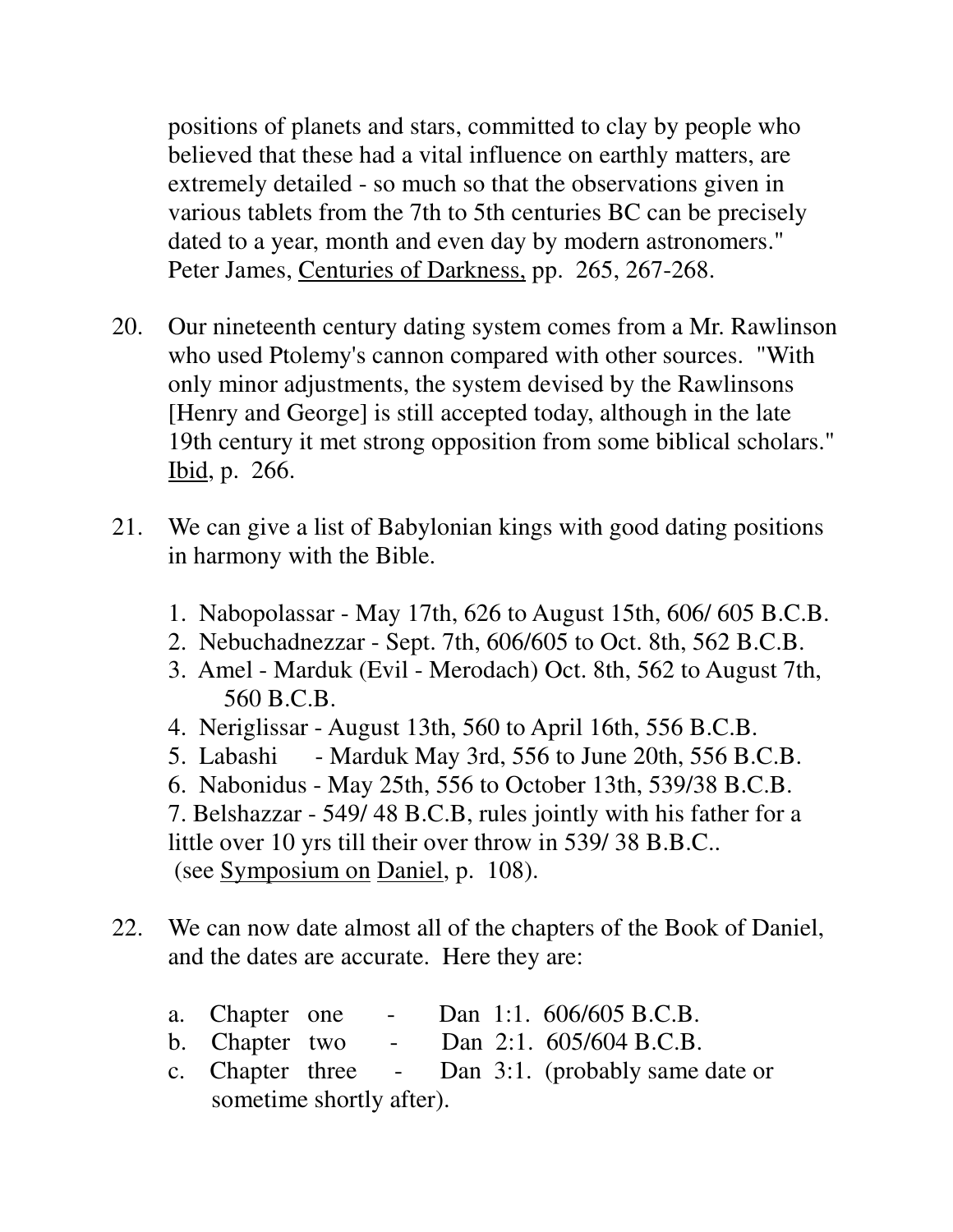- d. Chapter four Dan 4:1, 36,37. (unknown).
- e. Chapter five Dan 5:1, 30,31. 539/538 B.C.B.<br>f. Chapter six Dan 6:1,2. 539/538 B.C.B. f. Chapter six - Dan 6:1,2. 539/538 B.C.B.
- g. Chapter seven Dan 7:1. 549/548 B.C.B.
- h. Chapter eight Dan 8:1. 547/546 B.C.B.
- i. Chapter nine Dan 9:1. 539/ 538 B.C.B.
- k. Chapter ten Dan 10:1 535/534 B.C.B.
- l. Chapter eleven (while Dan 11:1 is merely a reference Back to Darius and his date of 539/538 B.C.B, the chapter is a continuation of chapter 10 and thus should also be dated as chapter 10 - 535/534 B.C.B.).
- m. Chapter twelve is also a continuation of chapter 10 and 11, and should thus carry their date of 535/534 B.C.B.
- 23. We can now rearrange the chapters of Daniel in chronological order according to their dates. Dan 1, Dan 2, Dan 3, Dan 4, Dan 7, Dan 8, Dan 5, Dan 6, Dan 9, Dan 10,11,12.
- 24. The chronology of the chapters of Daniel shows us:
	- a. A large amount of time passes between Dan 2 and Dan 7. (between Nebuchadnezzar and Belshazzar, about 56 years).
	- b. Between the prophecies of Dan 2 and Dan 7 is about 56 years.
	- c. Between the prophecies of Dan 7 and Dan 8 is about almost three (3) years.
	- d. Between the prophecies of Dan 8 and the explanation of Dan 9 we have about eight (8) years.
	- e. The span that separates the prophecies explained in Dan 9 and those of Dan 11,12, is about four (4) years.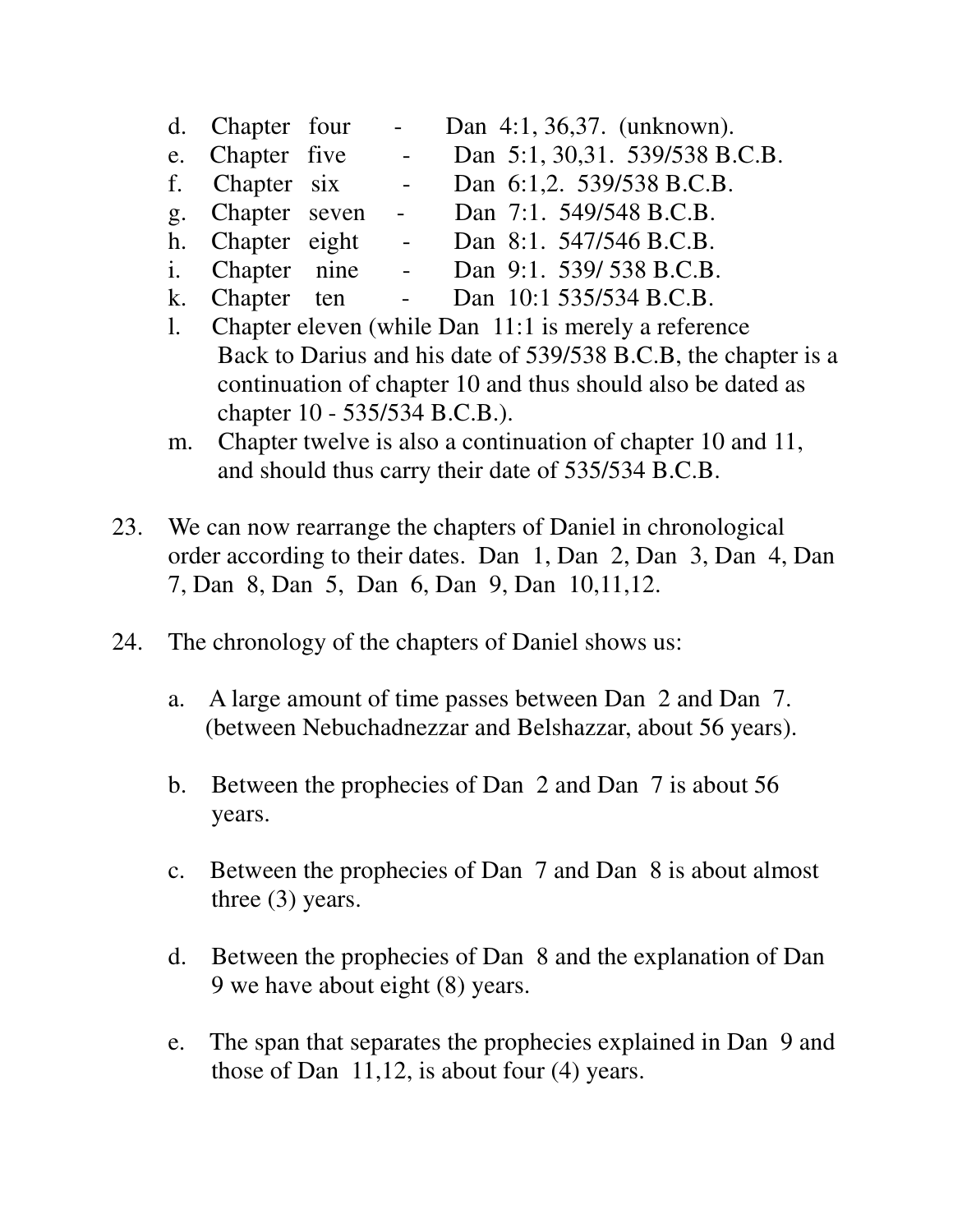- 25. This is a chronological listing of all the kings of Medo Persia with as accurate dates as one can presently get.
	- 1. Darius the Mede 538 536 BCB.
	- 2. Cyrus 536 530 BCB.
	- 3. Cambyses 530 522 BCB.
	- 4. Smerdis 523 BCB.
	- 5. Darius Hystapes 522 486 BCB.
	- 6. Xerxes 486 465 BCB.
	- 7. Artaxerxes (Longimanus) 464 424 BCB.
	- 8. Darius 11 (Ochus) 424 404 BCB.
	- 9. Artaxerxes 11 404 358 BCB.
	- 10. Artaxerxes 111 (Ochus) 358 338 BCB.
	- 11. Arses 338 336 BCB.
	- 12. Darius 111 (Codomanus) 336 331 BCB.
- 26. Now as to the Hebrew word "chatak" translated "determined", the real meaning of the word in Mishnaic Hebrew is "cut off", it is used more times to mean "cut off". "Because Mishnaic Hebrew is in the same linguistic continuum as biblical Hebrew, and because it provides evidence more directly relevant to the use of this verb in the context of Dan 9:24, it probably should be given more weight in our discussion. Insofar as the number of occurrences is concerned, hatak [chatak] is used more often in Mishnaic sources in the sense of "cut" than it is in the sense of "determine." Hatak is used as a verb in at least ten Mishnaic passages, where it refers to cutting off parts of the bodies of animals according to the dietary laws. It is also used in connection with circumcision, for cutting a lamp wick, and for a miner cutting out ore. On two other occasions it refers to the lips or mouth cutting off words and to cutting into two parts a verse of Scripture being read. As a verb with the less - frequent meaning of "decide or determine," hatak is used twice to refer to the action of a judge in deciding a case and once for deciding the affairs of the state. Hatak occurs as a noun in Mishnaic sources at least 18 times with the meaning of "that which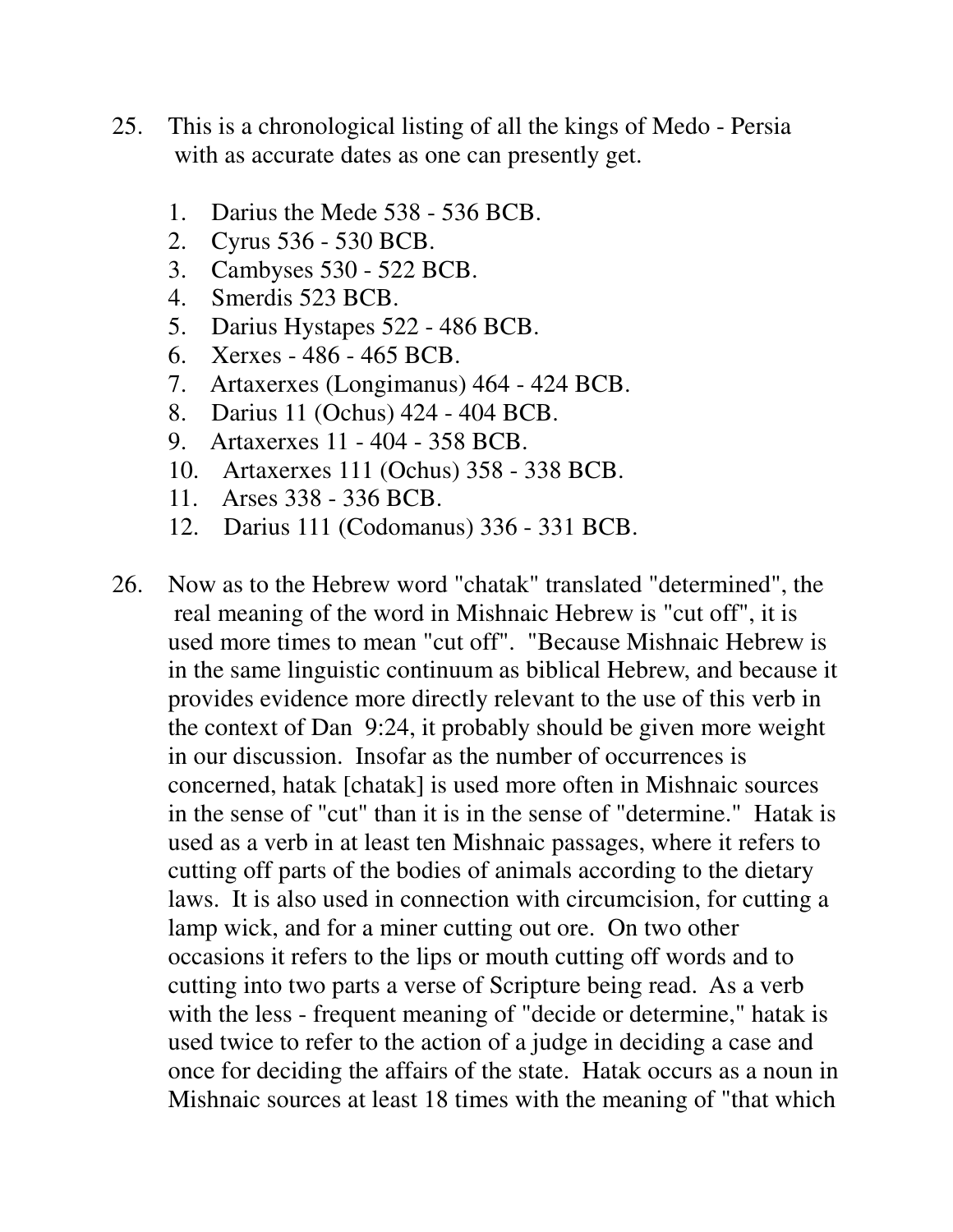is cut off", whereas it occurs only once with reference to the law as given in the form of decisions. Thus the more common verbal meaning and the verb common nominal meaning of hatak in Mishnaic Hebrew have to do with the idea of cutting." The Sanctuary And The Atonement, p. 242.

 "It is reasonable, therefore, to hold that the root meaning of this word involved the idea of cutting, and that the concept of cutting a decree, determining something, was derived from that basic idea. Consequently in Daniel's time this word already meant to cut." Frank B. Holbrook, Editor, Symposium on Daniel, p. 229.

- 27. How do we know that the date 457 BCB that begins the 2300 years is true and fully accurate?
	- a. The affirmation of the date is also based upon the canon of Ptolemy. "The Bible gives the data for a complete system of chronology, extending from the creation to the birth of Cyrus, a clearly ascertained date. From this period downward we have the undisputed Canon of Ptolemy, and the undoubted era of Nabonassar, extending below our regular era. At the point where inspired chronology leaves us, this Canon of undoubted accuracy commences. And thus the whole arch is spanned. It is by the Canon of Ptolemy that the great prophetical period of seventy weeks is fixed. This Canon places the seventh year of Artaxerxes in the year B.C. 457; and the accuracy of the Cannon is demonstrated by the concurrent agreement of more that twenty eclipses. The seventy weeks date from the going forth of a decree respecting the restoration of Jerusalem ... There are certain chronological points which have been settled as fixed; ... Now, that the commencement of the reign of Artaxerxes Longimanus was B.C. 464 - 3, is demonstrated by the agreement of about twenty eclipses, which have been repeatedly calculated, and have invariably been found to fall in the times specified. Before it can be shown that the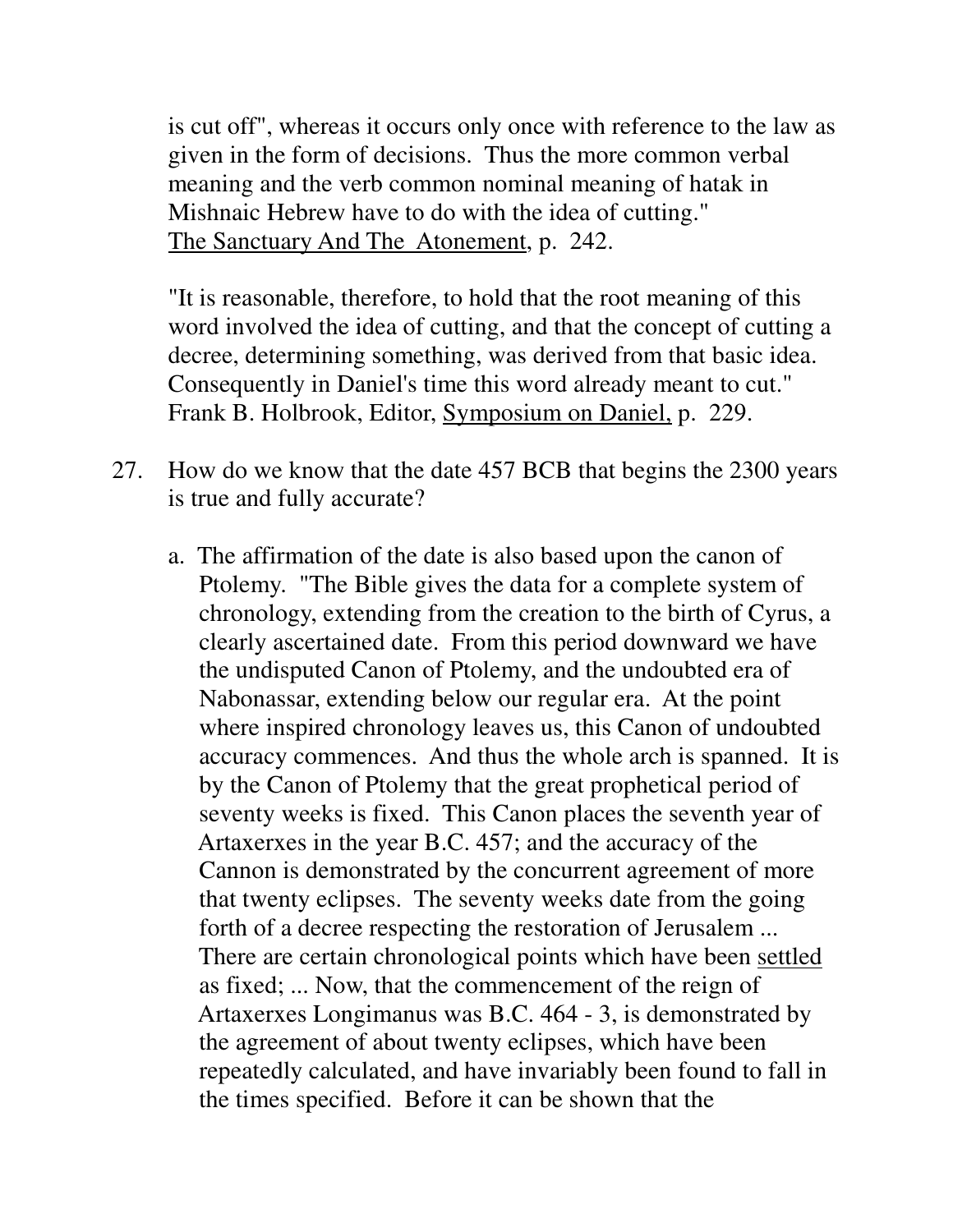commencement of his reign is wrongly fixed, it must firstly be shown that these eclipses have all been wrongly calculated. This no one has done, or ever will venture to do. Consequently, the commencement of his [Artaxerxes'} reign began B.C. 464 - 3, his seventh year must have been B.C. 458 - 7; and his twentieth, B.C. 445 - 4. If the seventy weeks date from the former, they cannot terminate later than A.D. 34 ..." J.N. Andrews, The Sanctuary and the 2300 Days, pp. 20,21-22.

- b. The fact that the 457 date is established can be seen clearly. "Bible commentators have sometimes dated these two authorizations in 458 and 445 respectively. The discovery of dated papyri from a Jewish garrison town on the island of Elephantine in the river Nile, and especially of a double - dated papyrus known as "Kraeling 6," has established the accuracy of 457 and 444 ..." C. Mervyn Maxwell, God Cares Vol. 1., p. 243.
- 28. Who are the various kings of Ezra and Nehemiah?
	- a. Cyrus is Cyrus who took over from Darius the Mede, he is not Darius the Mede. Cyrus ruled for about seven years. 536 - 530 BCB. Ezra 1:1.
	- b. Cyrus gave a decree to build only a house for God. Ezra i:1- 5; Ezra 2:68; Ezra 3:8; Ezra 4:1.
	- c. The work of temple building was frustrated from Cyrus to Darius. Ezra 4:5.
	- d. This Darius is Darius Hystapes 522 486 BCB. Ezra 4:5.
	- e. This Ahasuerus is Cambyses 530 522 BCB. Ezra 4:6.
	- f. This Artaxerxes is Smerdis a usurper of the throne, he ruled only for part of the year 523 BCB. He is spoken of in Daniel 11:2;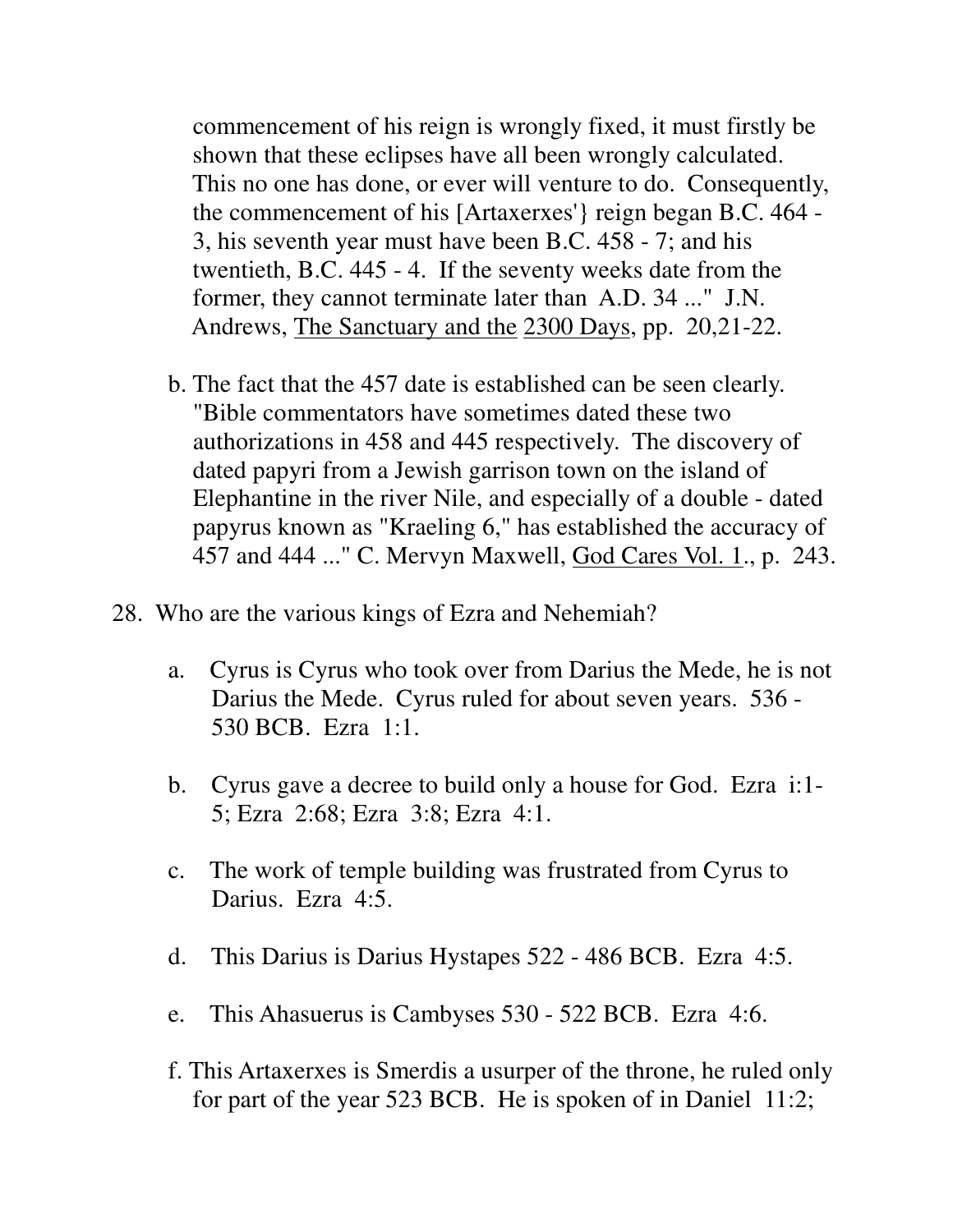Ezra 4:7,8,11.

- g. This Darius is Hystapes in his second year of 522/521 BCB. Ezra 4:24.
- h. Darius is also in Ezra 5:5-7; Ezra 6:1,13.
	- i. Here we see Cyrus (536 530 BCB) Darius Hystapes (522 - 486 BCB) and Artaxerxes (Longimanus) (464 - 424 BCB). Ezra 6:14.
- j. The house of God was finished built in the sixth year of Darius Hystapes in 518/517 BCB. Ezra 6:15.
- k. Artaxerxes Longimanus is the last Persian king to be named in Ezra 7:1,11.
- l. Since Artaxerxes Longimanus' first year was 464 BCB to take 7 years from this date, that we may date his seventh year will bring us to 457 BCB. Ezra 7:7.
- m. The decree of Artaxerxes Longimanus achieves the following. Ezra 7:11-26.
	- i Tax exemption
	- ii Religio / political autonomy
	- iii Judicial freedom and autonomy
	- iv Penal authority
	- v Thus Jerusalem is restored as a semi autonomous nation (unhindered building could now take place). Daniel 9:25.
- n. The last dating in Ezra is 456 BCB, one year later to 457 BCB. Ezra 7:7; Ezra 8:31.
- o. Nehemiah's first date is 444 BCB, the twentieth (20) year of Artaxerxes Longimanus, 12 years later to the last date of Ezra.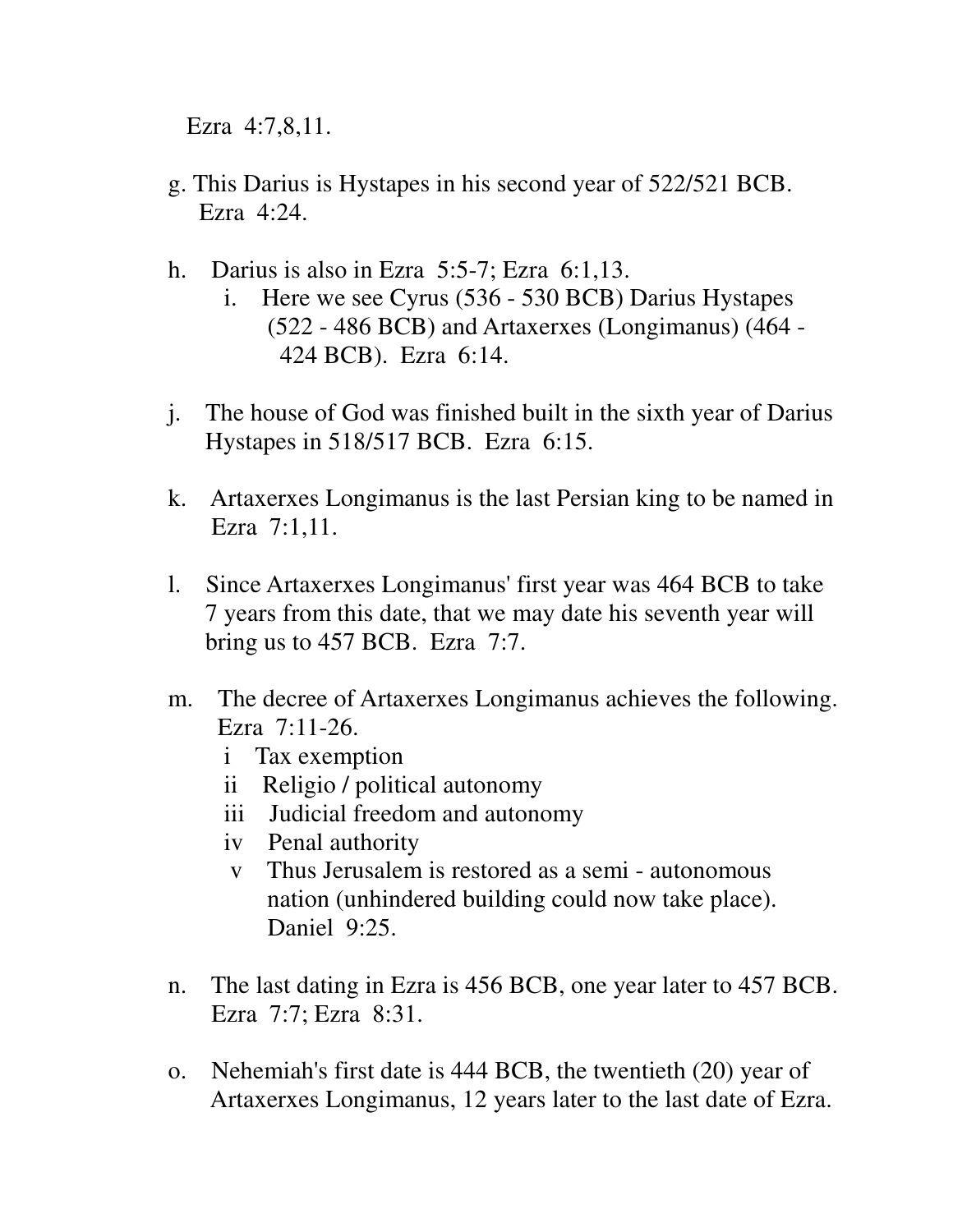Nehemiah 1:1; Nehemiah 2:1.

- p. Nehemiah's last date is the 32nd year of Artaxerxes Longimanus, 432 BCB, thus from 444 BCB as its starting point, the book covers about 12 years. Nehemiah 13:6.
- q. This book records the building of the walls of Jerusalem, not restoring the city. Nehemiah 2:7-9,11; Nehemiah 6:15.
- 29. How the 606 BCB of Nebuchadnezzar's accession to power determined from Ptolemy's canon. "A final defense of the 606 B.C. date follows. Nineveh fell in the 14th year Nabopolassar, and seven years later Nebuchadnezzar his son became king ... When Nineveh fell, the Scythians began to rule Media for 28 years after which the Medes overthrew them, and came against the Lydians. During this battle, a solar eclipse took place ... This eclipse was found to have occurred in 585 B.C. Therefore, the fall of Nineveh is 613 B.C., and the first year of Nebuchadnezzar is 606 B.C (585  $+ 28 = 613 - 7 = 606.$ " E.W. Faulstich, Bible Chronology and the Scientific Method, p. 74.
- 30. Reasons why our dates are sometimes written as one year off, e.g. 605 BCB instead of 538 BCB, or 458 BCB instead of 457 BCB.
	- a. Questions of a year one or year zero. "There are two ways which the Jews dated events; they either called the accession year of a king "year zero", or they called it "year one". For example Second Kings 24:12 list the first deportation of Jehoiachin in the eight year of Nebuchadnezzar. The second deportation is recorded as taking place in Nebuchadnezzar's nineteenth year, (11 Kings 25:8), and in his eighteenth year, using the "year zero" dating (Jeremiah 52:29). Jews usually (but not always) dated the kings of an outside kingdom by the year of their contact, i.e. accession year was "year one". The typical Babylon dating system, did not give a king "one year"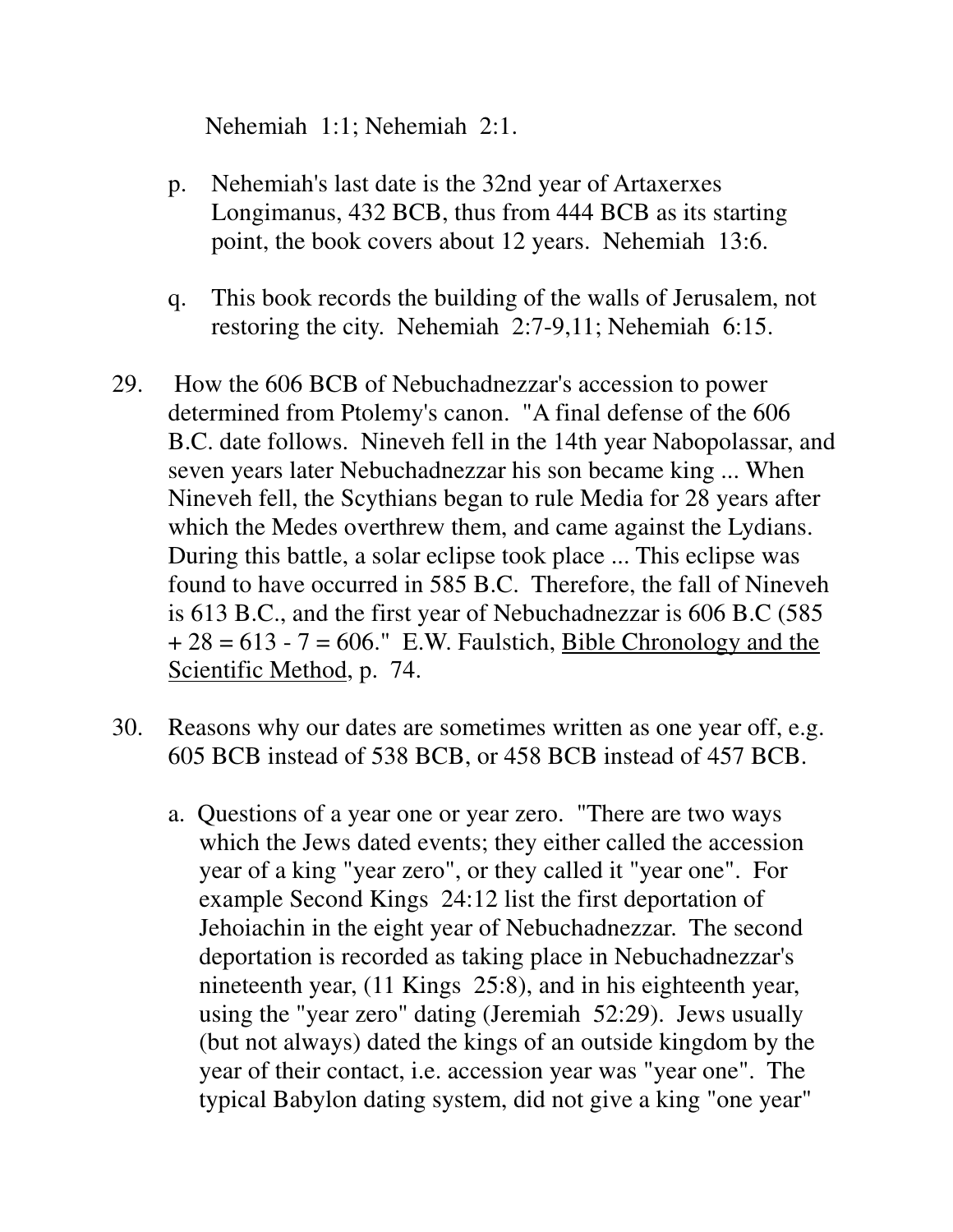until he passed New year's day. Both the Jewish and Babylonian years counted when the first day of Nisan, that is New year's day had passed." Ibid, p. 76.

 "How is it that 490 years from 457 B.C. extend to A.D. 34 rather than to A.D. 33? If your pocket calculator says that 490 years from 457 B.C. extend to A.D. 33 instead of to A.D. 34, there are two reasons. 1. Your calculator doesn't know that the 490 years began in the autumn of 457 B.C. and so have to extend to at least the autumn 490 years later. 2. Your calculator is programmed to deal with cardinal number (like "one" "two", "three", etc.) and not with ordinal numbers (like "first", "second", "third", etc.). The years B.C. and are ordinal numbers. They help us to locate events that took place within the "first" year, "second" year, "third" year etc., before or after the birth of Christ. In school we are taught to add and subtract cardinal numbers almost exclusively, because our contemporary culture uses cardinal numbers almost exclusively. In ancient times greater use was made of ordinal numbers. Now, between the cardinal numbers  $= 1$  and  $- 1$  there is a zero. Pocket calculators are programmed --- and children in school are taught --- to assume this zero. But between "the first year between "the first year before" the birth of Jesus, there was no twelve - month long zero year. Between the first year before you were born and the first year after you were born there was no such zero year either! This chart will help you calculate ten years from B.C. 7 to A.D. 4. Analagous calculations will take you successfully from B.C. 457 to A.D. 34."

|            |                           | 7th BC 6th BC 5th BC 4th BC 3rd BC 2nd BC 1st BC 1stAD 2nd AD 3rd AD 4th AD |  |
|------------|---------------------------|-----------------------------------------------------------------------------|--|
|            | Assumed birthday of Jesus |                                                                             |  |
| autumn     |                           | autumn                                                                      |  |
| 7 B.C.     | $10$ y e a r s            | A.D.4                                                                       |  |
|            |                           |                                                                             |  |
| (457 B.C.) | $490$ y e a r s           | A.D. 34                                                                     |  |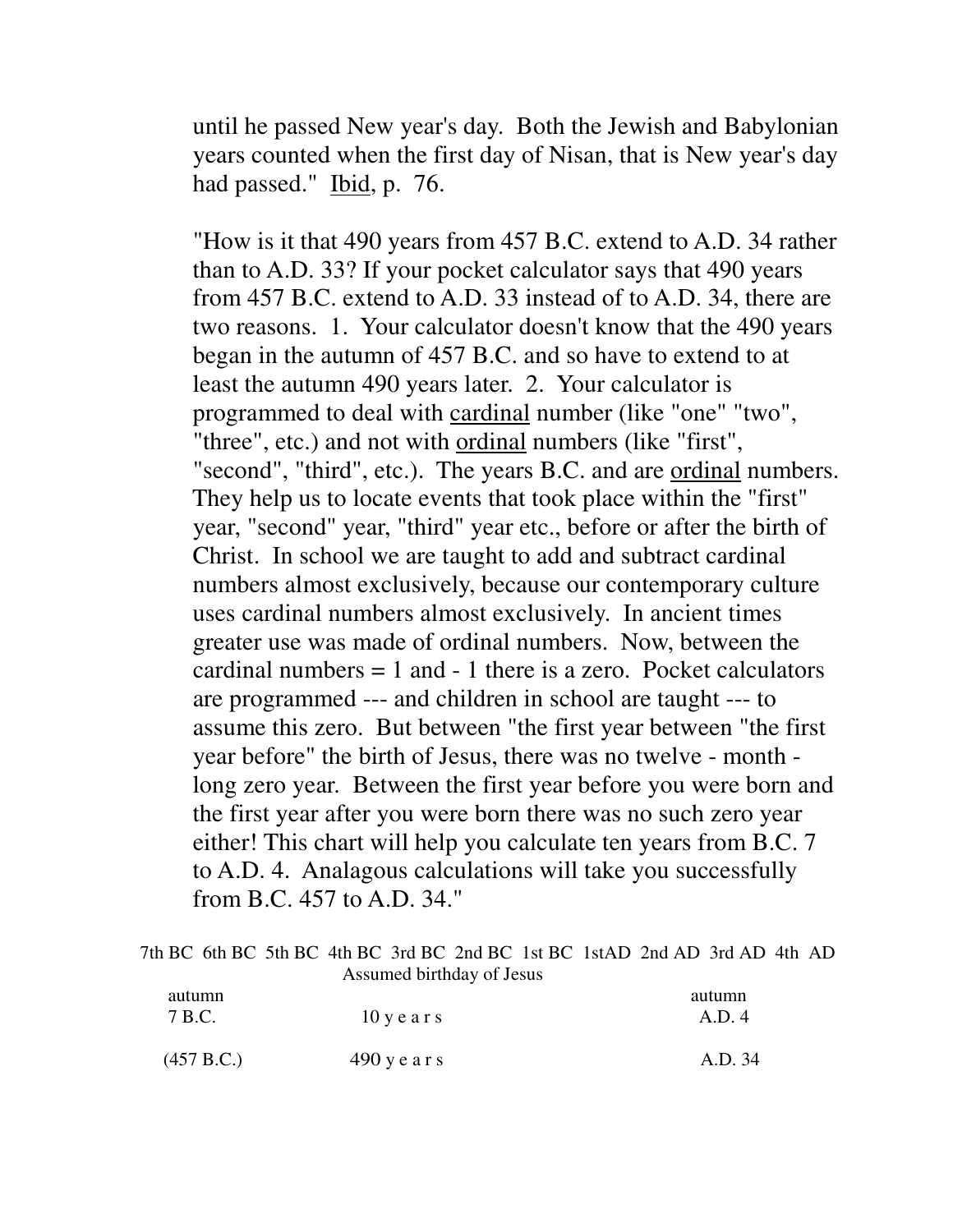C. Mervyn Maxwell, God Cares Vol. 1, pp. 245 - 246.

31. In history who is Darius the Mede? He is in fact a general Under Cyrus of Median extract. His real name is Gubaru or Gobiyas. He reigned as king before Cyrus, but died shortly after. "In recent years considerable information has come to light which encourages us to believe fully what the Bible says about Darius the Mede. The clay tablet known as the Nabonidas Chronicle says that the military commander who attacked Babylon on October 12, 539 B.C.. was called Gubaru. (His attack occurred about two and a half weeks before Cyrus made his triumphal entry, which took place on October 29.) The ancient novelist - historian Xenophon tells about the special help which a person called Gobryas gave to Cyrus in the conquest of Babylon. Gobryus is the Greek - language equivalent of Gubaru. In the Nabinidus Chronicle, Gubaru Gobryas) is identified as the governor of Gutium. Xenophon also says that he was a governor. Gutium was a province of Media. Thus Gubaru, like Darius in the Bible, may appropriately be referred to as a Mede. The Nabonidus Chronicle indicates that Gubaru "installed governors in Babylon." This information harmonizes with the appointment of satraps and presidents by Darius. Daniel 6:1. Gubaru governed Babylon for a full year. The Nabonidus Chronicle says that Gubaru conquered Babylon for Cyrus in the month of Tashritu (roughly our October) ... Gubaru served as king of Babylon. The title "king of Babylon "was employed by royal rulers both when Babylon was the head of its own empire and also when it was a subordinate kingdom of the earlier Assyrian Empire and, for a while, of the later Medo - Persian Empire ... The evidence before us makes it highly reasonable to conclude that Darius the Mede was the same person as Gubaru the Gutian and that he governed Babylon, with the Medo - Persian Empire, as its local king ..." Ibid, pp. 99 - 100.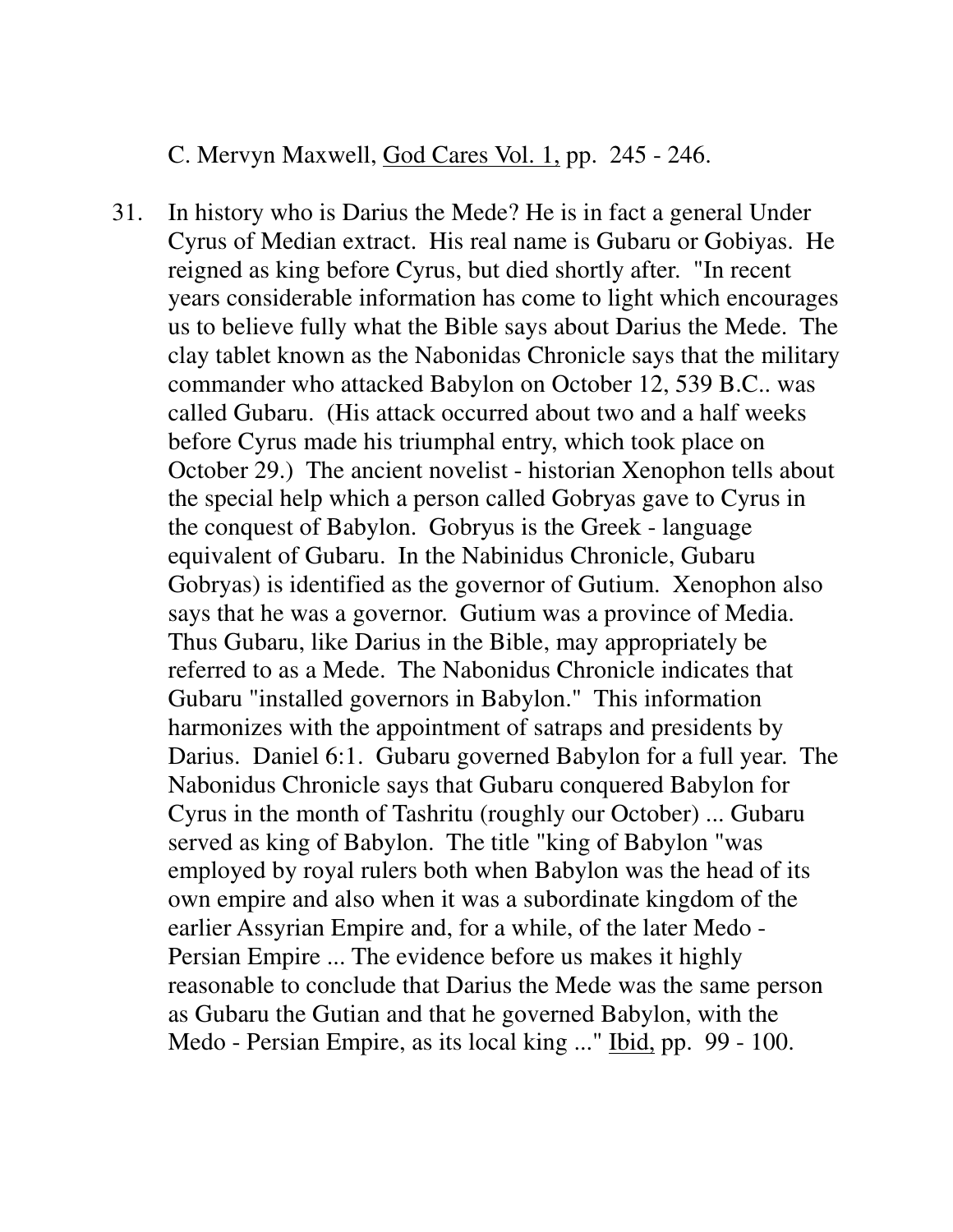"The most recent identification of Darius the Mede is that with the conquering general of Cyrus, army named Gubaru / Ugbaru ..." Frank B. Holbrook, Editor, Symposium on Daniel, p. 115. "Olmstead, writing of Gubaru under the Greek form Gobryas, made this assessment of his powers: 'In his dealing with the Babylon subjects, Cyrus was "king of Babylon, king of lands" ... But it was Gobryas the satrap who represented the royal authority after the king's departure ... Over the whole vast stretch of fertile territory (i.e. Babylon and the District beyond the river), Gobryas ruled almost as an independent monarch.' Whitcomb's thesis is that Darius the Mede was an alternative name for Gubaru and that the details of the incidents in Daniel would be fully satisfied by the person of this governor ... after a few months he [Cyrus] returned to Ecbatana, leaving Gobryas to represent him ... Gubaru ... Was the effective ruler in the absence of Cyrus." Joyce G. Baldwin, Daniel, p. 25.

32. What about the baptism of Jesus Christ? Was He baptized in the year 27 ACB and yet was 30 years old? Yes, but the discrepancy could be reasonably explained. "Luke declared that Jesus "began to be about thirty years of age" at the time of His baptism (Luke 3:23); and almost immediately after this He entered upon His ministry. How, then, could His ministry begin in A.D. 27, and He still be of the age named by Luke? The answer to this question is found in the fact that Christ was born between three and four years before the beginning of the Christian Era, that is, before the year called A.D. 1. The mistake of dating the Christian Era somewhat over three years this side of the birth, as it was designed to be, arose on this wise. One of the most important of ancient eras was reckoned from the building of the city of Rome ---- adurde condita ---- expresses by the abbreviation A.U.C., or more briefly, U.C. In the year which is now numbered A.D. 532, Dionysius Exiguus, a scthian by birth, and a Roman abbot, who flourished in the reign of Justinian, invented the Christian Era.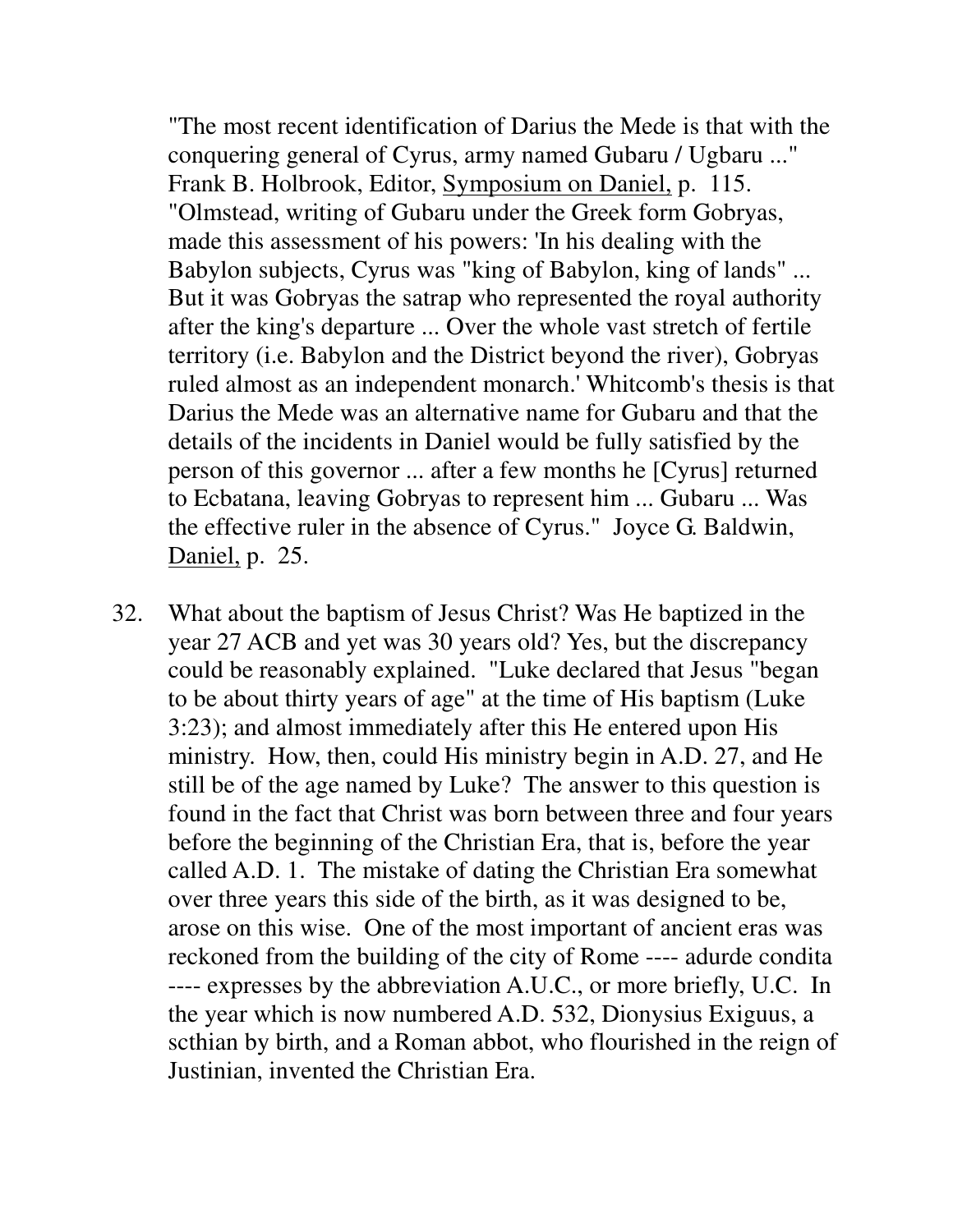According to the best evidence at his command, he placed the birth of Christ U.C. 753. But Christ was born before the death of Herod; and it was afterward ascertained on the clearest evidence that the death of Herod occurred in April, U.C. 750. Allowing a few months for the event recorded in Christ's life before the time of Herod's death, his birth is carried back to the latter part of U.C. 749, a little more that three years before A.D. 1. Christ was therefore thirty years of age in A.D. 27. The Vulgar [common] era begun to prevail in the west about the time of Charles Martel and Pope Gregory 11, A.D. 730; but was not sanctioned by any public Acts or Prescript till the first German Synod, in the time of Carolomannus, Duke of the Franks, which, in the preface, was said to be assembled 'Anno ab incarnatione Dom 742, 11 Calendras Maii.' But it was not established till the time of Pope Eugenius iv, Uriah Smith, Daniel and the Revelation, p. 195.

## **CONCLUSION**

These notes were meant to prove that the S.D.A. position of the 2300 days / years, starting from 457 BCB and reaching down to the year 1844 ACB rests on a solid foundation of historical evidence graciously preserved by God from ancient civilizations. No other contemporary "Christian" religion (or even non - Christian) hold beliefs that are so binded to history to the point of its survival as does Seventh-day Adventism. And this very fact, which proves the truth of the Religion makes it unique to all other. Skeptics, or malicious persons may try to attack the dates, chronology and historical events that constitutes the Prophetic, Progressive Physical History (PPPH) of Adventism, but not one of them can present a better system so cohesive, so systematic, so corresponding, and so whole. History proves that those who have sought to attack Adventism's instability, and loss of Faith, thus loss of all hope of salvation. That which seems to be the weakest part of Adventism is its mighty Faith. While many wrecks of skeptics are